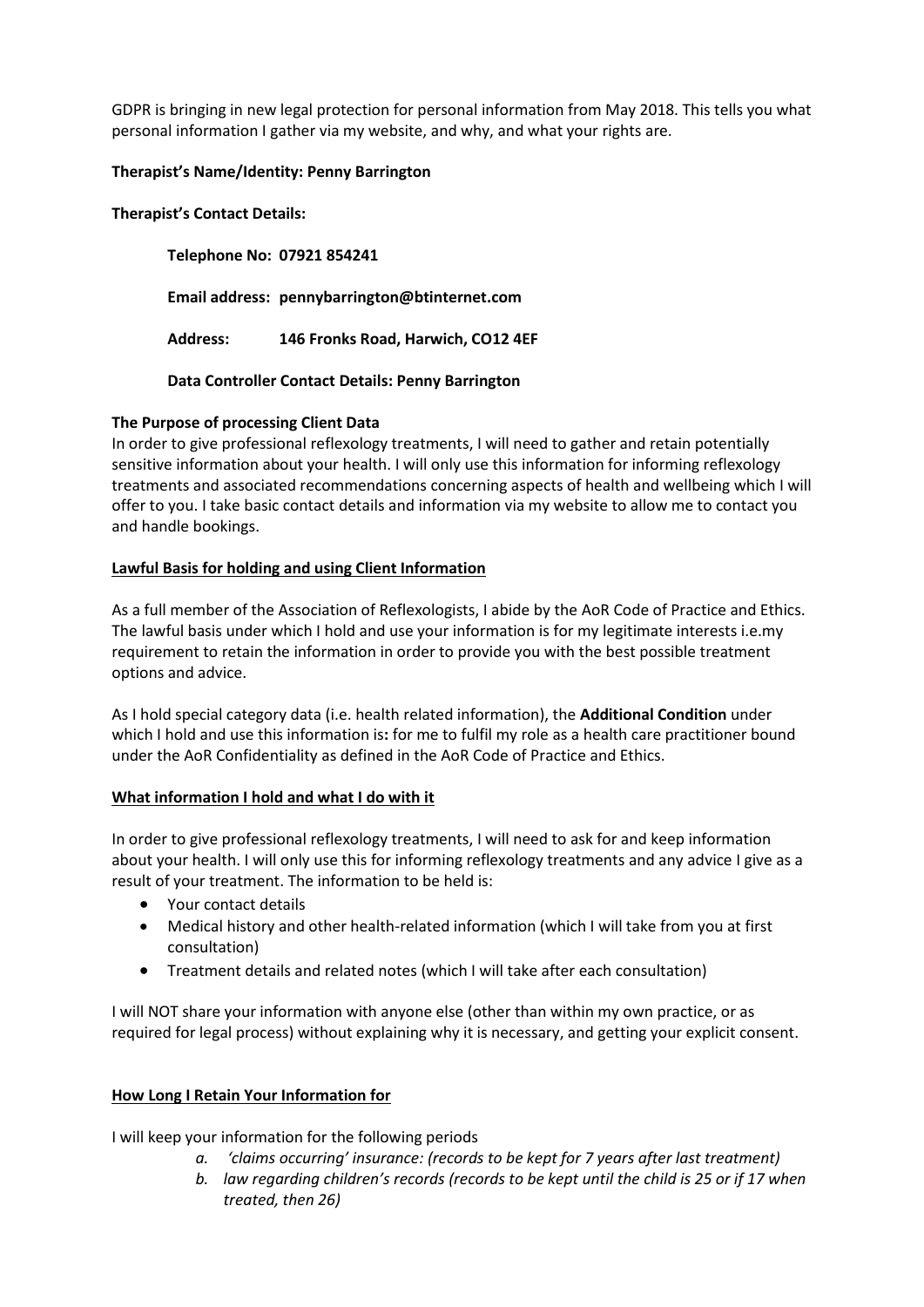Your data will not be transferred outside the EU without your consent.

### **Protecting Your Personal Data**

I am committed to ensuring that your personal data is secure. In order to prevent unauthorised access or disclosure, I have put in place appropriate technical, physical and managerial procedures to safeguard and secure the information we collect from you.

I will contact you using the contact preferences you give me in relation to:

- Appointment times
- Reflexology information or information related to your health
- Special offers and promotions *(you may unsubscribe from this at any time)*

# **Your Rights**

GDPR gives you the following rights:

- The right to be informed: *To know how your information will be held and used (this notice).*
- The right of access: *To see your therapist's records of your personal information, so you know what is held about you and can verify it.*
- The right to rectification: *To tell your therapist to make changes to your personal information if it is incorrect or incomplete.*
- The right to erasure (also called "the right to be forgotten"): *For you to request your therapist to erase any information they hold about you*
- The right to restrict processing of personal data:. *You have the right to request limits on how your therapist uses your personal information*
- The right to data portability: *under certain circumstances you can request a copy of personal information held electronically so you can reuse it in other systems.*
- The right to object: *To be able to tell your therapist you don't want them to use certain parts of your information, or only to use it for certain purposes.*
- Rights in relation to automated decision-making and profiling.
- The right to lodge a complaint with the Information Commissioner's Office: *To be able to complain to the ICO if you feel your details are not correct, if they are not being used in a way that you have given permission for, or if they are being stored when they don't have to be.*

Full details of your rights can be found at [https://ico.org.uk/for-organisations/guide-to-the-general](https://ico.org.uk/for-organisations/guide-to-the-general-data-protection-regulation-gdpr/individual-rights/)[data-protection-regulation-gdpr/individual-rights/.](https://ico.org.uk/for-organisations/guide-to-the-general-data-protection-regulation-gdpr/individual-rights/)

If you wish to exercise any of these rights, please use the contact details given above.

If you are dissatisfied with the response you can complain to the [Information Commissioner's Office;](https://ico.org.uk/) their contact details are at: [www.ico.org.uk](http://www.ico.org.uk/)